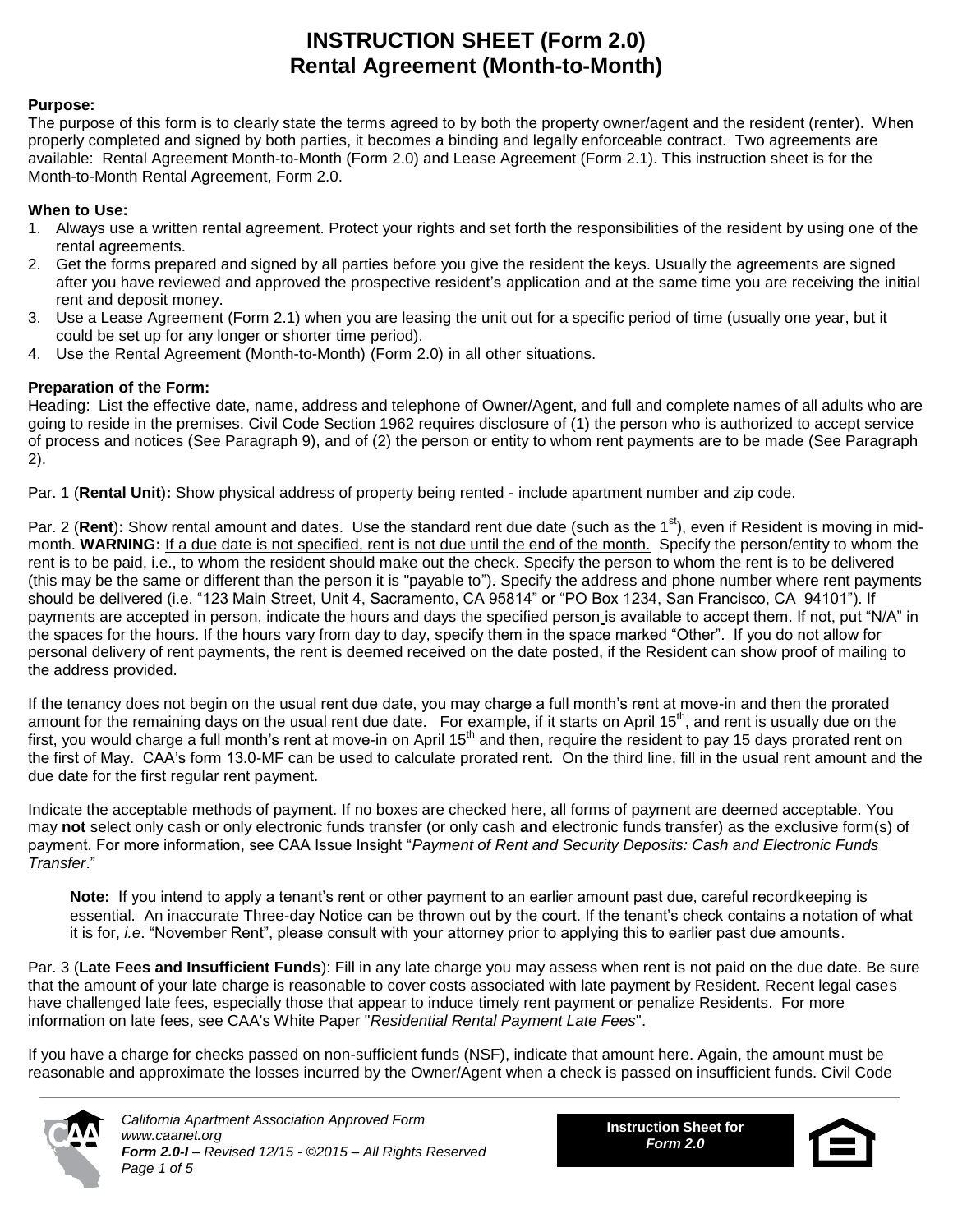1719 probably provides a safe harbor if the amount does not exceed \$25 for the first incident and \$35 for subsequent incidents.

Par. 4 (**Security Deposit**)**:** Show amount of Security Deposit after "\$." Specify the deadline for payment of the deposit. Within a reasonable time after notification of either party's intention to terminate the tenancy, the Owner/Agent must give Resident the opportunity to request an inspection of the unit and must give the Resident the opportunity to be present. The purpose of the inspection is to identify deficiencies and cleaning necessary for the return of the security deposit. No later than 21 calendar days after Owner/Agent has regained possession of the premises, Owner/Agent shall furnish Resident with an itemized written statement of the basis for, and the amount of, any security deposit received and the disposition of such security deposit and shall return any remaining portion of such security deposit to Resident. An agreement to deposit the funds electronically cannot be made until either the Owner/Agent or the Resident has provided notice of termination. CAA Form 18.3 Security Deposit Disposition Agreement can be used for that purpose. See CAA's Issue Insight – *Security Deposits: Collection and Return*.

**Domestic Violence and other Special Circumstances:** California law allows a tenant who is the victim of domestic violence, sexual assault, stalking, human trafficking, elder abuse, or dependent adult abuse, to get out of his or her rental/lease agreement. It does not however, require the owner to return the deposit until the unit is vacated. See CAA's Issue Insight – *Domestic Violence & Human Trafficking*.

Par. 5 (**Rental Unit Availability**): If the unit is not available as planned, please consult with an attorney. This provision limits a prospective resident's damages when the unit is not available due to circumstances beyond the Owner/Agent's control, such as a previous resident holding over, or construction delays in a new property. This provision does not apply if a delay in availability is Owner/Agent's fault or if the Owner/Agent simply wishes to cancel a signed rental agreement, for example if another applicant offers a higher rent.

Par. 6 (**Utilities**)**:** List the utility service charges which you pay (i.e. garbage, hot water). Check off the utilities you require the resident to have connected. Civil Code Section 1040.9 requires a written agreement with the tenant if the tenant's meter covers areas other than the tenant's unit. Form 2.2 (blank addendum) can be used for this purpose.

Par. 7 (**Cash Payments**)**:** California law provides that an Owner/Agent may not demand or require cash as the exclusive form of payment of rent or deposit of security unless the Resident has previously attempted to pay the Owner/Agent with a check drawn on insufficient funds or the Resident has stopped payment on a check, draft, or money order. This provision allows you to demand cash payments for up to three months in those circumstances. Use CAA Form 33.0 to provide the mandatory written notice demanding cash when a Resident's check bounces. For more information see CAA's Issue Insight – *Payment of Rent and Security Deposits: Cash and Electronic Funds Transfer.*

Par. 10 (**Agent for Service of Notices and Process**): Specify the person who is the agent for service of legal process and for any notices from the Resident, such as the notice of termination. A post office box cannot be used as an address for service of process. Private boxes at "mail" stores can be used, if an employee will accept service on behalf of the box holder.

Par 11 (**Occupants**)**:** List names and birth dates of all people who will normally live in the unit. Check the Application to Rent for how signature is written (i.e., middle initial or full middle name used, etc.) and be sure that all signatures agree with the names shown. (Be accurate - any person on the premises but not listed on the Agreement can only be a guest or trespasser and your rights change accordingly).

Par 12 **(Guests):** You may set reasonable limits on the length of time guests may stay with a tenant. California law does not specify how long a guest may stay in a tenant's rental unit, so it is important to place a limit in the rental agreement, so that they do not become occupants with legal rights. Restrictions based on the age or sex of the occupant or guest, or based on the religious or moral views of the owner are illegal. If it appears that a guest has overstayed the time limit, has begun getting mail, or has moved in furniture, etc., it is important to take action as soon as possible. For more information see CAA's Issue Insight "When does a Guest Become a Resident?"

Par. 15 (**Prohibitions**)**:** List any other excluded items which you do not allow in your units without your permission. Use CAA Form 13.0 to allow a pet and CAA Form 35.0 to allow charcoal burners or other open-flame cooking devices, or liquefied petroleum gas fueled cooking devices ("grills"). Note that some local ordinances restrict the use of grills within a certain number of feet from a flammable structure. Contact your local association to determine if such requirements apply in your area. California law requires you to allow clotheslines/drying racks in certain limited circumstances, see CAA Form 62.0.

Par. 16 (**Quiet Enjoyment**): Check with your local CAA association for information regarding local noise ordinances.

Par. 17 (**Parking**): Additional and more specific rules regarding parking may be imposed using an addendum. CAA's blank addendum can be used for this purpose. Please have any addendum terms reviewed by your attorney before attaching them to



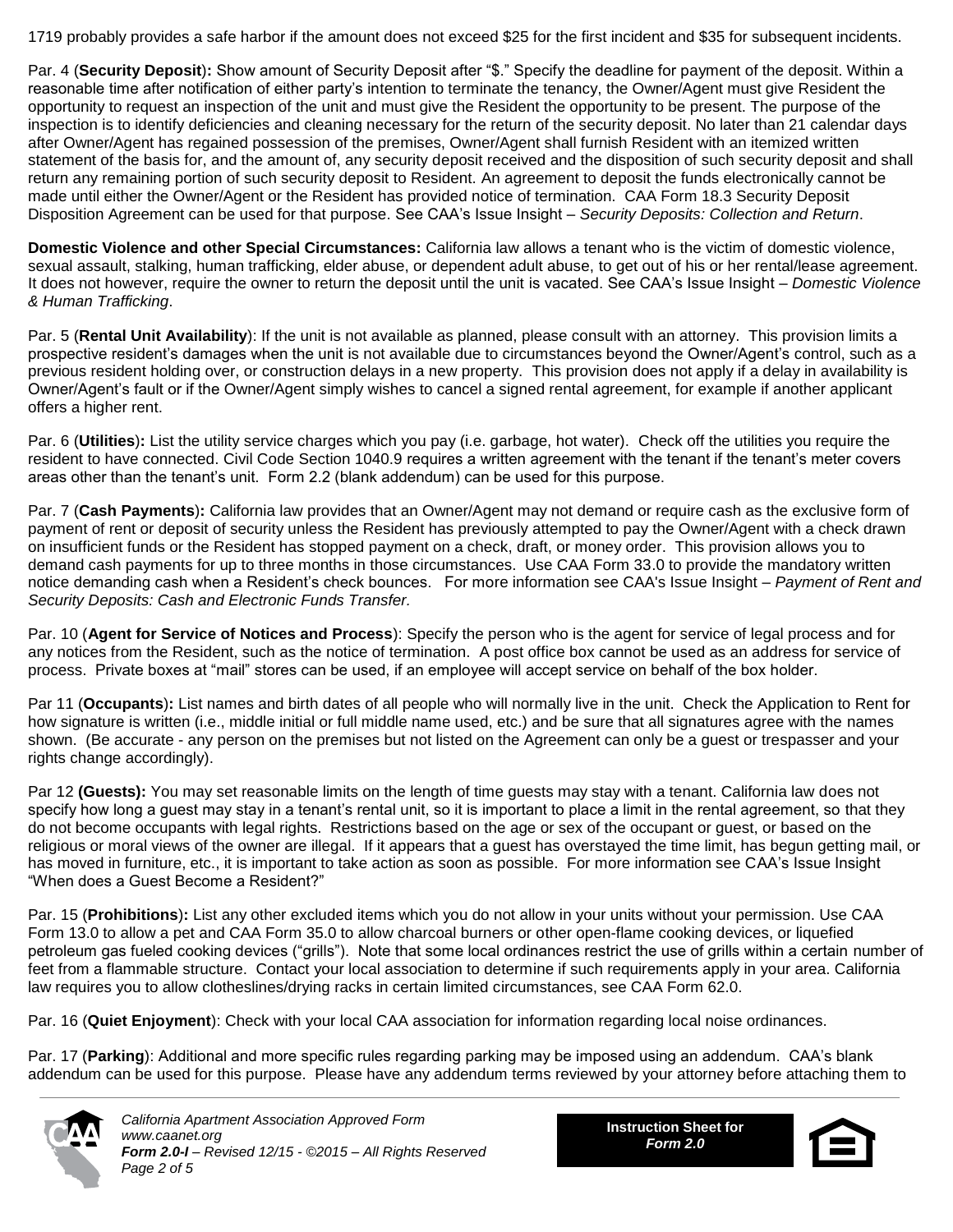your rental agreement. For more information about towing vehicles, please see CAA's Issue Insight "Towing Vehicles from Residential Property."

Par. 18 **(Smoking Prohibition):** If you do not attach an addendum that allows smoking, this provision prohibits it on all areas of the property, including in individual units. If you allow smoking in some areas or units, but not others, check the first box, and attach the Smoking Policy Addendum (CAA Form 34.0). Many local ordinances restrict smoking on residential rental properties and require the use of an addendum. Please contact your local association to determine if such requirements apply in your area. In most cases, CAA Form 34.0 will meet the requirements of the local ordinance.

Understand that whether or not an owner chooses to prohibit smoking there may be legal consequences. Since this is a new trend in California's rental housing industry, the rights and obligations of Owners and Residents have not yet been litigated to the extent that there is legal precedent. For example: smoke drifting into a non-smoking resident's unit may result in a complaint regarding violation of the implied covenant of quiet enjoyment, whether or not a non-smoking policy is in place. Having a non-smoking policy may raise your resident's expectations and your duty to respond, resulting in possible legal action if it is not enforced. For more information about developing and enforcing non-smoking policies, see CAA's website.

Par. 21 **(Fines and Penalties):** When submitting an invoice to the Resident for reimbursement of a fine or other cost under this provision, be specific about the date by which Resident's payment is due. If the Resident does not comply, an action can be brought in small claims court to recover the amount of the fine or other cost. Please consult with an attorney prior to filing an unlawful detainer action based on a failure to reimburse for a fine or other cost.

Par. 22 (**Repairs and Alterations**)**:** Note: that a resident's request for a reasonable accommodation or to make a reasonable modification is not governed by this provision. For more information see Member Services>Knowledge Base> on CAA's website [www.caanet.org.](http://www.caanet.org/)

Par. 25 **(Landscaping):** Indicate by checking the appropriate box whether or not the Resident is responsible for maintenance of the yard and landscaping. You may also check the addendum box if you wish to specify additional, or different responsibilities. CAA Form 2.2 Addendum to Rental/Lease Agreement can be used for this purpose. See CAA's Personal Agriculture Addendum (CAA Form 49.0) and Issue Insight for more information.

Par. 26 (**Smoke Detection Device**)**:** If you prefer, you may use a separate and more specific Smoke Detector Addendum (Form 27.0), which becomes part of this Agreement.

Par. 27 **(Carbon Monoxide Detection Device):** If you prefer, you may use a separate and more specific Carbon Monoxide Detector Addendum, (Form 27.1) which becomes part of this Agreement.

Par. 30 **(Renters Insurance):** Indicate by checking the appropriate box, whether or not you require the Resident to obtain Renter's Insurance and specify the deadline by which the Resident must provide proof, if applicable. If you do require insurance, CAA Form, 12.0-MF Renters Insurance Addendum should be used to provide details. CAA recommends the use of that addendum, even if you do not require insurance, as it provides useful information, and strongly encourages the Resident to obtain coverage.

Par. 31 (**Entry**)**:** Owner/Agent or their agents or employees may enter the dwelling unit only in the following cases:

- (a) in case of emergency;
- (b) to make necessary or agreed repairs, decorations, alterations; or improvements, or to supply necessary or agreed services;
- (c) to exhibit the dwelling unit to prospective or actual purchasers, mortgagees, residents, workers or contractors;
- (d) when the Resident has abandoned or surrendered the premises;
- (e) to inspect a waterbed or bedding filled with liquid filling material, as those terms are used in Civil Code Section 1940.5;
- (f) to inspect any area where the tenant is engaging in personal agriculture pursuant to Civil Code Section 1940.10;
- (g) to install, repair, test, and/or maintain the smoke detector and/or carbon monoxide detector;
- (h) pursuant to court order; and
- (i) to perform an initial inspection as requested by the Resident no earlier than 2 weeks prior to termination of the tenancy.

Except in cases of emergency or when the Resident has abandoned or surrendered the premises, the Owner/Agent or their agents or employees shall give the Resident reasonable notice in writing of their intent to enter and may enter only during normal business hours, unless the Resident consents at the time of entry. Twenty-four hours is presumed reasonable notice, if the written notice is personally delivered to the Resident, left with someone of a suitable age and discretion at the premises, or, left on, near, or under the usual entry door of the premises in a manner in which a reasonable person would discover the notice. If the notice is mailed to the Resident, mailing of the notice at least six days prior to an intended entry is presumed



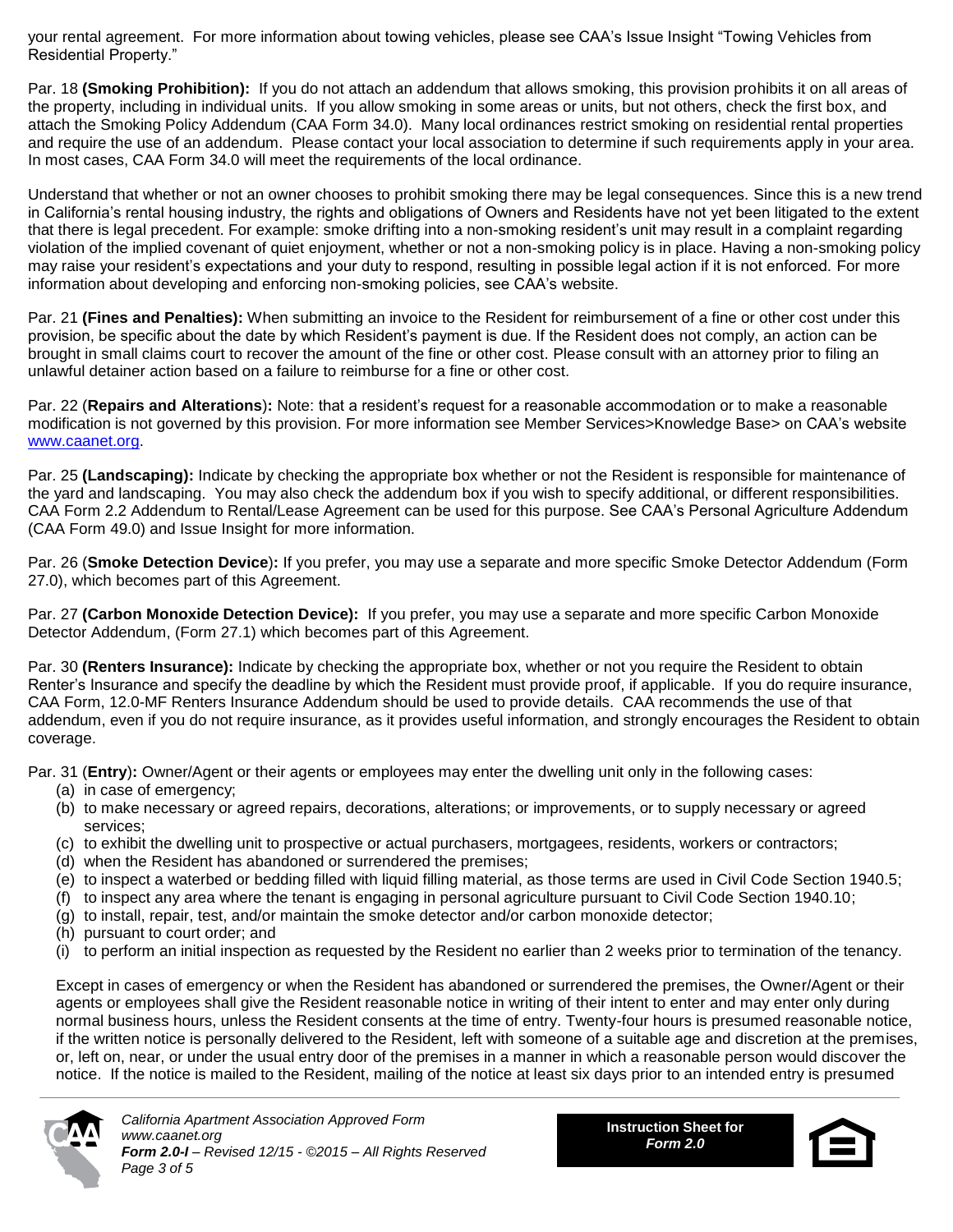reasonable notice.

For more information about abandonment, see CAA's White Paper *Abandonment of Real and Personal Property* available at [www.caanet.org.](http://www.caanet.org/)

The Owner/Agent is not required to provide a written notice of entry to the Resident if the Owner/Agent and Resident have agreed orally to an entry to make agreed repairs or supply agreed services. The agreement shall include the date and approximate time of the entry, which shall be within one week of the agreement.

If the purpose of the entry is to exhibit the dwelling unit to prospective or actual purchasers, the notice may be given orally, in person, or by telephone, if the Owner/Agent or their agents or employees has notified the Resident in writing within 120 days prior to the oral notice that the property is for sale and that Owner/Agent or their agents or employees may contact the Resident orally for the purpose described above. Twenty-four hours is presumed reasonable notice. At the time of entry, Owner/Agent or their agents or employees shall leave written evidence of the entry inside the unit.

As of January 1, 2011 the Owner/Agent has the right to enter the unit to install, inspect and maintain carbon monoxide detectors. The Owner/Agent must install a carbon monoxide device, approved and listed by the State Fire Marshal, in each existing dwelling unit having a fossil fuel burning heater or appliance, fireplace, or an attached garage, within the earliest applicable time period as follows: (1) For all existing single-family dwelling units intended for human occupancy (tenant or owner-occupied) on or before July 1, 2011; (2) For all other existing dwelling units intended for human occupancy on or before January 1, 2013.

For more information about "Personal Agriculture" see CAA's Issue Insight – *Personal Agriculture.*

Par. 32 (**Destruction of or Damage to the Premises**): If you believe the premises are only partially damaged or temporarily uninhabitable, or if the destruction or damage was caused by the Resident, please consult with your attorney.

Par. 34 (**Notice**)**:** Notice regarding Sex Offender database and Website: This statement is statutorily required in all rental/lease agreements in California.

Par. 37 (**Addenda**)**:** Use this section to add any additional terms to the basic rental agreement. Check applicable boxes to indicate which additional terms have been added to the Agreement. Have Resident(s) initial below the list of addenda. Recommended and required addenda:

**Asbestos Addendum (Form 17.1)** - recommended if your property was built before 1981.

**Bedbug Addendum (Form 36.0)** - recommended for all tenancies.

**CC&Rs Addendum (Form 2.9)** – **required** if the property is located within a common-interest development. CC&Rs must be attached as well.

#### **Carbon Monoxide Detector Devices (Form 27.1)** -

recommended if paragraph 17 of the Rental Agreement does not meet your needs.

**Clothesline/Drying Rack Addendum (Form 62.0)** - For use when Resident is allowed by law to use a clothesline/drying rack.

**Day Care Addendum (Form 28.0)** - recommended if the Resident will be operating a family day care home. **Furniture Inventory (Form 16.1)** - recommended if unit is

furnished. **Grilling Addendum (Form 35.0)** - recommended if Owner/Agent allows the use of charcoal burners or other open-flame cooking devices, or liquefied petroleum gas fueled cooking devices.

#### **Guarantee of Rental/Lease Agreement (Form 41.0)** recommended if a guarantor is used.

**Lead-Based Paint Addendum (Form LEAD1)** - required if your property was built before 1978. Also documents the required distribution of the lead pamphlet.

**Mold Notification Addendum (Form 2.7)** - recommended for all tenancies.

**Move In/Move Out Itemized Statement (Form 16.0)** recommended for all tenancies to help when determining and proving deductions from security deposit at the end of the tenancy.

**Personal Agriculture Addendum (Form 49.0)** – For use when Resident is allowed by law to engage in personal agriculture.

**Periodic Application by Pest Control Operator Addendum (Form 61.6)** - **required** when Owner/Agent has contracted for periodic pest control.

**Periodic Application of Pesticides by Owner/Agent to Common Area Addendum (Form 61.4)** – For use when the Owner/Agent is engaging in periodic application of pesticides in a common area, to notify incoming Resident.

**Pet Addendum (Form 13.0)** - recommended if Owner/Agent allows pets.

**Political Signs Addendum (Form 39.0)** – recommended if Owner/Agent wishes to limit Resident's ability to display political signs on the property.

**Pool Rules Addendum (Form 15.0)** - recommended if property has a pool.

**Prop. 65 Brochure (Form PROP65BROCHURE) required** if your company or partnership has 10 or more employees.



*California Apartment Association Approved Form www.caanet.org Form 2.0-I – Revised 12/15 - ©2015 – All Rights Reserved Page 4 of 5*

**Instruction Sheet for** *Form 2.0*